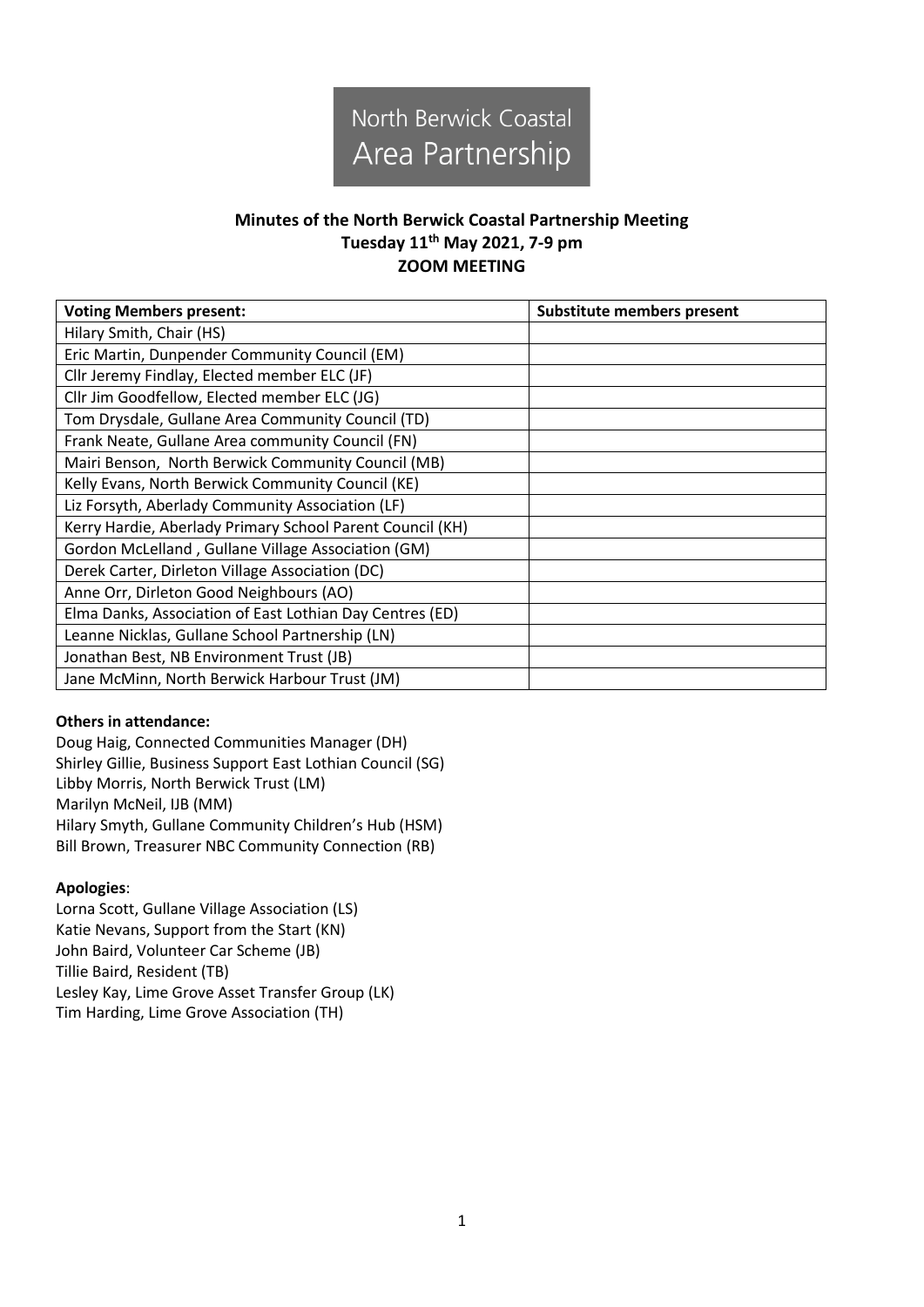| <b>AGENDA ITEM</b> |                                         | <b>KEY DISCUSSION POINTS, DECISIONS</b>                                                                                                                                                                                                                                                                                                                                                                                                                                                                                                | <b>FOR THE</b>                |
|--------------------|-----------------------------------------|----------------------------------------------------------------------------------------------------------------------------------------------------------------------------------------------------------------------------------------------------------------------------------------------------------------------------------------------------------------------------------------------------------------------------------------------------------------------------------------------------------------------------------------|-------------------------------|
|                    | <b>Actions</b>                          |                                                                                                                                                                                                                                                                                                                                                                                                                                                                                                                                        | <b>ATTENTION</b><br><b>OF</b> |
|                    | 1. Welcome, Introductions and Apologies |                                                                                                                                                                                                                                                                                                                                                                                                                                                                                                                                        |                               |
|                    |                                         | HS welcomed everyone to the meeting. Introductions were made and apologies<br>were noted.                                                                                                                                                                                                                                                                                                                                                                                                                                              |                               |
|                    |                                         | HS advised that this meeting would be recorded.                                                                                                                                                                                                                                                                                                                                                                                                                                                                                        |                               |
|                    |                                         | 2. Minutes Previous Meeting                                                                                                                                                                                                                                                                                                                                                                                                                                                                                                            |                               |
|                    |                                         | Minutes from the Zoom meeting on 23rd March 2021 were agreed and<br>accepted. ** It was noted that a change had been made to the minutes as there<br>had been confusion over Gullane Village Association and Dirleton Village<br>Association representation.                                                                                                                                                                                                                                                                           |                               |
|                    | 3. Matters Arising                      |                                                                                                                                                                                                                                                                                                                                                                                                                                                                                                                                        |                               |
|                    |                                         | HS advised most of the matters arising will be covered during the meeting.                                                                                                                                                                                                                                                                                                                                                                                                                                                             |                               |
|                    |                                         | Governance meeting - a meeting has been held and HS will circulate all<br>٠<br>the information to members for comments.<br>Reports from Sub Groups - will be covered during the meeting.<br>Reports from Village Associations - will be covered during the meeting.<br>North Berwick Coastal Community Development Company - There was<br>a presentation at the last meeting from LK. HS feels this is an important<br>Opportunity for the community but needs people to drive this forward.<br>Anyone interested please get in touch. | <b>HS</b>                     |
|                    |                                         | 4. Food Poverty & Holiday Hunger                                                                                                                                                                                                                                                                                                                                                                                                                                                                                                       |                               |
|                    |                                         | DH gave an update - food provision in North Berwick Community Centre was<br>very busy. Noticed a downturn of regular users for this facility but an upturn on<br>request for one off support.                                                                                                                                                                                                                                                                                                                                          |                               |
|                    |                                         | £90,000 Social Welfare Fund from Scottish Government. There will be a<br>meeting next week for more information.                                                                                                                                                                                                                                                                                                                                                                                                                       |                               |
|                    |                                         | The Scottish Government has allocated £277,000 to East Lothian Council to<br>support summer activities. DH went on to advise that he would circulate the<br>limited information he had available and that those organisations who were<br>interested in increasing capacity to deliver activities to children and young<br>people should register interest with him.                                                                                                                                                                   |                               |
|                    |                                         | EM asked regarding funding for food during summer holidays. DH confirmed all<br>families receiving free school meals will receive a BACS payment for the<br>Summer, October and Christmas holidays.                                                                                                                                                                                                                                                                                                                                    |                               |
|                    |                                         | DH advised if anyone knows of any families that require provision from the<br>NBCC then please get in touch with Katie Nevans knevans@eastlothian.gov.uk                                                                                                                                                                                                                                                                                                                                                                               |                               |
|                    |                                         | JM suggested boat trips for families could be an idea. All agreed this would be a<br>wonderful opportunity to provide.                                                                                                                                                                                                                                                                                                                                                                                                                 |                               |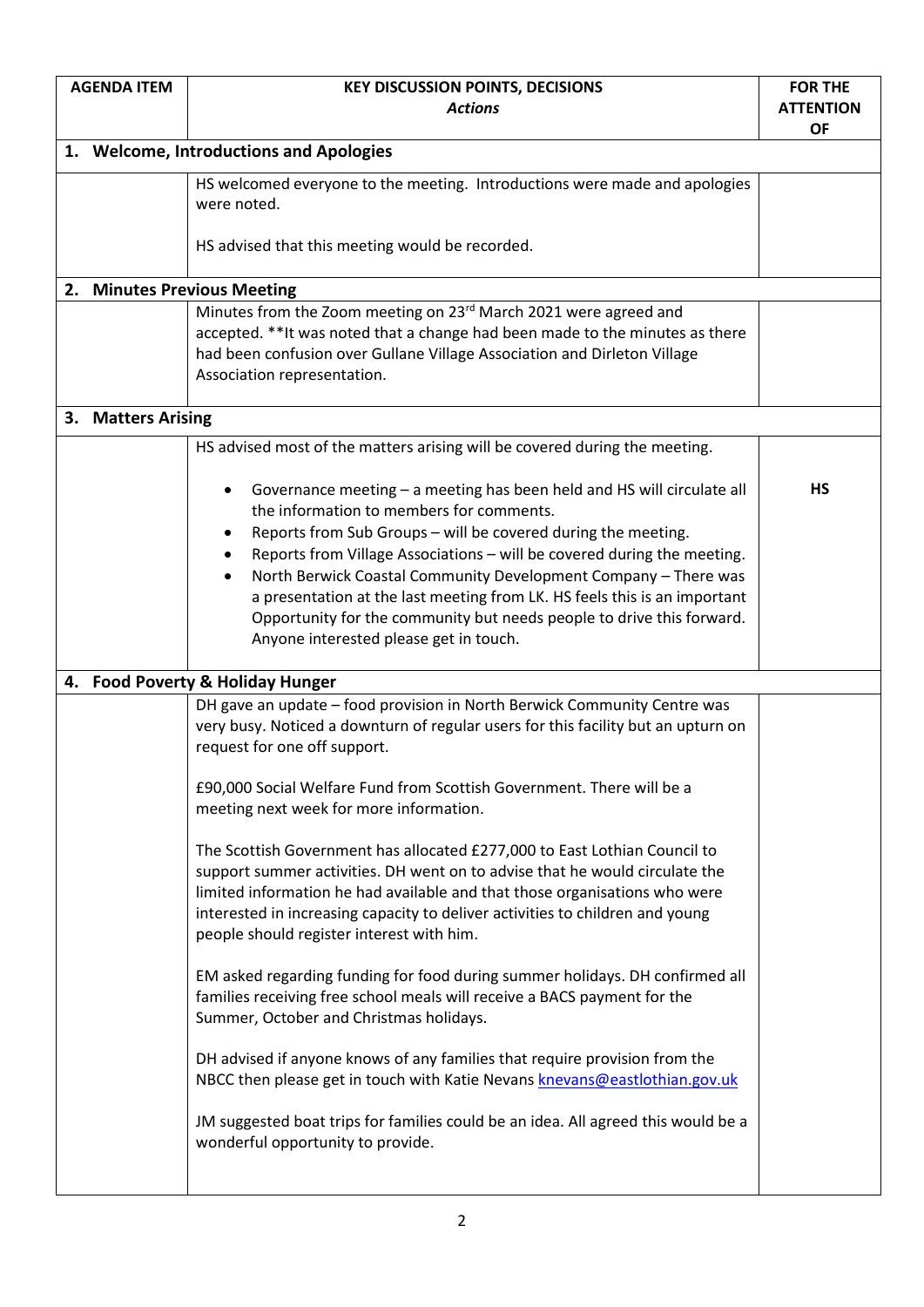| 5. Declaration of Interest |                                                                                                                                                                                                                                                                                                                                                                                                                                                                            |  |
|----------------------------|----------------------------------------------------------------------------------------------------------------------------------------------------------------------------------------------------------------------------------------------------------------------------------------------------------------------------------------------------------------------------------------------------------------------------------------------------------------------------|--|
|                            | HS declared a conflict of interest in the NBC Walking Festival project.<br>DC declared a conflict of interest in the Dirleton Bowling Club project.<br>Noted that GM had a conflict of interest in relation to the Gullane Village<br>Association project.                                                                                                                                                                                                                 |  |
|                            | 6. North Berwick Costal Area Plan 2021 - 2024                                                                                                                                                                                                                                                                                                                                                                                                                              |  |
|                            | <b>Priorities from Sub Group Chairs</b><br>$\bullet$                                                                                                                                                                                                                                                                                                                                                                                                                       |  |
|                            | <b>Priorities Support from the Start</b>                                                                                                                                                                                                                                                                                                                                                                                                                                   |  |
|                            | <b>Priorities Community Connections</b>                                                                                                                                                                                                                                                                                                                                                                                                                                    |  |
|                            | HS had asked each sub group to draft some new priorities. This is ongoing and<br>we will collect them altogether and bring them into a new area plan. This will be<br>done as soon as possible.                                                                                                                                                                                                                                                                            |  |
|                            | 7. Reports from Sub Groups                                                                                                                                                                                                                                                                                                                                                                                                                                                 |  |
|                            | <b>NBC Children &amp; Youth Network</b><br>There was no one to give an update. KH advised she had shared information<br>regarding the network around the school advising anyone to get in touch with<br>DH. Hopefully we will get more people coming forward with some new ideas.                                                                                                                                                                                          |  |
|                            | <b>NBC Health &amp; Wellbeing Association</b><br>HS advised that the AGM is next Tuesday afternoon and would encourage<br>everyone to attend. It will be a very important meeting looking at what has been<br>achieved and to plan effectively for the forthcoming year. Looking at more<br>creative ways of doing things. Health & Wellbeing is so fundamental to everyone<br>and it affects us all.                                                                      |  |
|                            | MM gave an update re the IJB for re-provision/provision. There was a strategic<br>planning meeting last week and the Chair Alison McDonald is starting to work<br>towards provision (not re-provision). Reference group set up with members<br>from the community. Appoint an engagement group to manage public<br>participation. Looking at possible 6-9 month time scale. There have been some<br>hiccups but seeing some movement now. HS said that this is great news. |  |
|                            | <b>NBC On the Move</b><br>HS confirmed that she will no longer be Chair of this sub group and at the next<br>meeting the new chair Brett Walker will be taking over. HS confirmed this is a<br>very important sub group and have achieved some success but things do<br>sometimes take a very long time to happen. HS wished BW all the best and the<br>next meeting is on the 26 <sup>th</sup> May 2021. If anyone would like to attend please ask<br>for the Zoom link.  |  |
|                            | <b>Support from the Start</b><br>DH advised that the North Berwick Community Centre would be opening<br>gradually to providing support for key services.                                                                                                                                                                                                                                                                                                                   |  |
|                            | KN is reviewing the post for family support worker (Jan Gaunt) which ends soon.<br>KN making an application to North Berwick Trust. Jan is hoping to offer baby<br>massage etc. in the community centre. DH updated the meeting on some of the<br>great work Jan has been doing and the amount of families she has been<br>supporting. HSM confirmed how amazing Jan is and has made a big impact. MB<br>also confirmed Jan is excellent.                                  |  |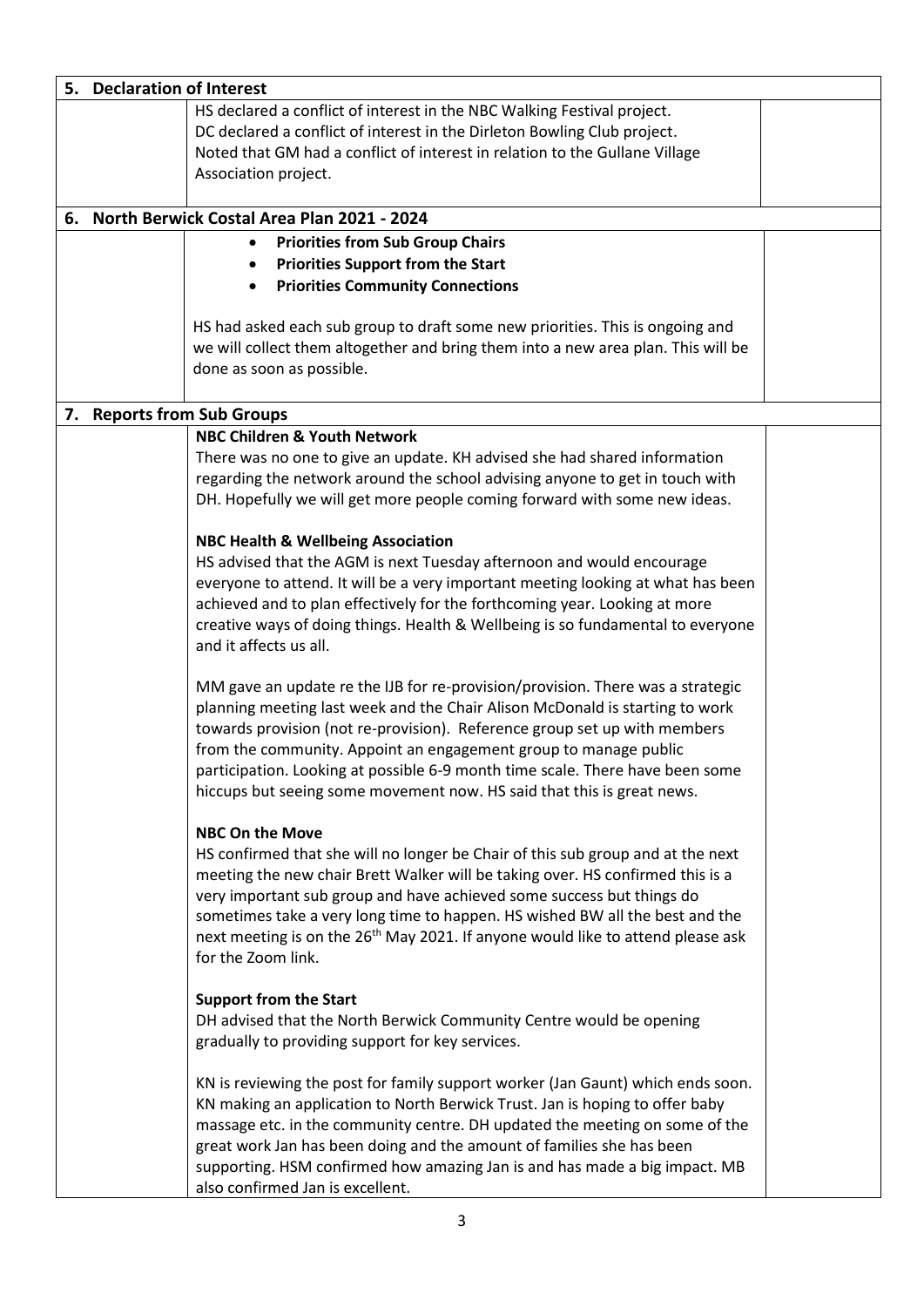|  | KN will be in touch with the village halls re providing a small summer road show<br>for pre-school age. Also looking at a science road show in the afternoon for<br>primary age.                                                                                                                                                                                                                                                         |           |
|--|------------------------------------------------------------------------------------------------------------------------------------------------------------------------------------------------------------------------------------------------------------------------------------------------------------------------------------------------------------------------------------------------------------------------------------------|-----------|
|  | 8. Reports from Village Representatives                                                                                                                                                                                                                                                                                                                                                                                                  |           |
|  | <b>Aberlady Community Association</b><br>LF advised a report written by a member of the community has been sent<br>around organisations. It shows a vision of Aberlady and incorporates a lot of<br>what's been discussed previously. It looks into place making, traffic coming<br>through Aberlady, village gateways etc. If it comes across your desk it is<br>definitely worth having a look. It has been well received in Aberlady. |           |
|  | Signage all going well for Memorial Garden and Kirk Stables Garden. Thank you<br>to everyone and to JF regarding helping with planning permission for the<br>signage.                                                                                                                                                                                                                                                                    |           |
|  | Library book swap will need to stop at the end of the month as classes will be<br>restarting. So we will have books to give away. In addition LF advised that there<br>was also some children's clothing to give away. Seed swap is up and running and<br>doing well.                                                                                                                                                                    |           |
|  | Two main things concentrating on just now are Community Connections and<br>have made great strides and have lots of ideas and interest in this.                                                                                                                                                                                                                                                                                          |           |
|  | Litter pickers have been very busy and have made a huge effort collecting 120<br>bags of litter which is amazing. Last Sunday at the beach they collected 20 bags<br>of litter in 2 hours. Litter is an ongoing issue.                                                                                                                                                                                                                   |           |
|  | A good discussion took place regarding litter, litter pickers, borrowing<br>equipment and purchasing equipment etc. DH advised that he would look at<br>how the community could gain access to litter picking wands on a regular basis.<br>Thank you to NBC for the award for hanging baskets which will look amazing.                                                                                                                   | <b>DH</b> |
|  | <b>Dirleton Village Association</b><br>DC advised the church green project is ongoing. A priority is the parking area at<br>the Kirk Hall. Dc also advised that the Leuchie House Hare Art trail was going to<br>pass through Dirleton.                                                                                                                                                                                                  |           |
|  | Litter pickers have been successful in Dirleton thanks to JMc.                                                                                                                                                                                                                                                                                                                                                                           |           |
|  | Telephone befriending project has been successful. AO is working on the market<br>on the green on 23 <sup>rd</sup> May 2021. Everyone is enthusiastic but need to adhere to<br>COVID restrictions. Have some art work from the local primary school to go on<br>display. DH has kindly offered to provide display boards. Frustrating that Kirk<br>Hall is not open and no word yet of when that will be.                                |           |
|  | <b>Gullane Village Association</b><br>GM advised that OSCR requested some changes to the constitution which will be<br>done but this is a minor problem. They are working on doing a community<br>newsletter and launching the web site. Now have an active bank account after<br>some delays. The GVA are continuing with the book hub.                                                                                                 |           |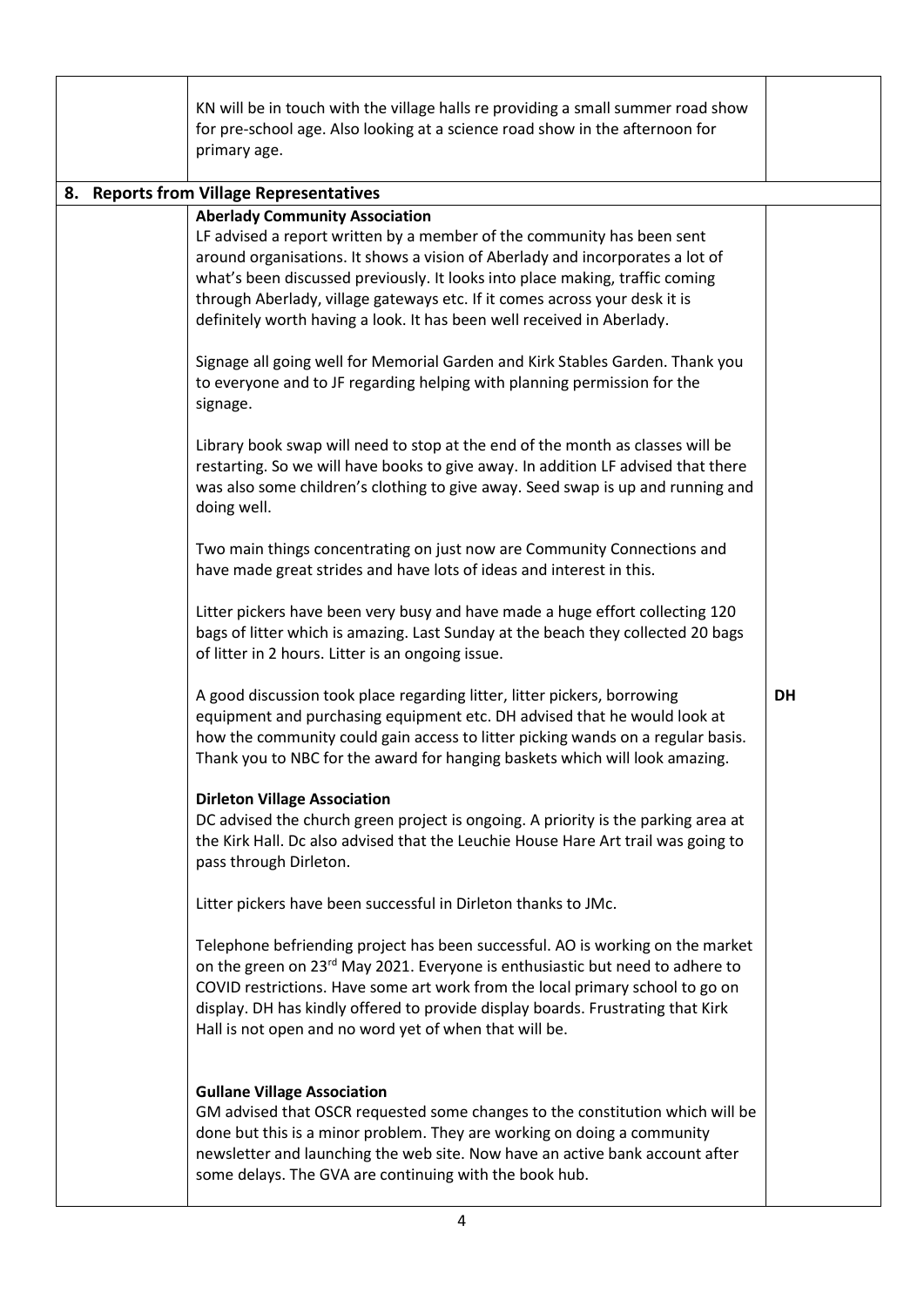|             | HS advised the Gullane Eco group have a beach clean on Sunday 16 <sup>th</sup> May 2021 |  |  |
|-------------|-----------------------------------------------------------------------------------------|--|--|
|             | from 10am till 12noon at Gullane Beach. Equipment will be provided.                     |  |  |
|             | Information is on Facebook.                                                             |  |  |
|             |                                                                                         |  |  |
|             | <b>Whitekirk Village</b>                                                                |  |  |
|             | EM advised that they were continuing with work on the village hall. Groups              |  |  |
|             | continue to meet outside. EM advised of the frustration at not being able to use        |  |  |
|             |                                                                                         |  |  |
|             | the hall. He advised that there was a meeting scheduled regarding the new               |  |  |
|             | station in East Linton, still waiting to hear date. Further information can be          |  |  |
|             | found below.                                                                            |  |  |
|             | https://www.scottishconstructionnow.com/article/new-railway-stations-                   |  |  |
|             | planned-for-east-linton-and-reston                                                      |  |  |
|             |                                                                                         |  |  |
|             | <b>Dirleton Good Neighbours</b>                                                         |  |  |
|             | HS asked members to vote regarding Dirleton Good Neighbours becoming a full             |  |  |
|             | member organisation of the North Berwick Coastal Area Partnership. Everyone             |  |  |
|             | was in agreement and HS welcomed them to the NBC Area Partnership.                      |  |  |
|             |                                                                                         |  |  |
| 9.          | <b>General Budget Priorities 2021/2022</b>                                              |  |  |
|             | HS advised that budgets remain unchanged for the 2021-2022 financial year.              |  |  |
|             |                                                                                         |  |  |
|             | Applications to be discussed tonight are:                                               |  |  |
|             | A) Dirleton Bowling Club Improvements - £1,800. A good discussion and                   |  |  |
|             | everyone voted to support this project.                                                 |  |  |
|             |                                                                                         |  |  |
|             | ** Post meeting note - 14 in favour and 1 abstention.                                   |  |  |
|             |                                                                                         |  |  |
|             | B) Gullane Village Association New Notice Board - £1,220. This application              |  |  |
|             | was voted on and everyone supported the application.                                    |  |  |
|             | ** Post meeting vote note - 14 in favour and 1 abstention.                              |  |  |
|             |                                                                                         |  |  |
|             | C) North Berwick Coastal Walking Festival - HS advised that there would be              |  |  |
|             | no further application for this project at this time but thanked the NBC                |  |  |
|             | Area Partnership for their previous award.                                              |  |  |
|             |                                                                                         |  |  |
| 10. A.O.C.B |                                                                                         |  |  |
|             | HS advised the next meeting would be 22 <sup>nd</sup> June and asked everyone to have a |  |  |
|             | think about the annual public meeting in August or September restrictions               |  |  |
|             | permitting. Looking for lots of ideas to really involve the public in the AGM.          |  |  |
|             |                                                                                         |  |  |
|             | HS appreciated all the support from every member and advised we have and can            |  |  |
|             | achieve a lot together.                                                                 |  |  |
|             |                                                                                         |  |  |
|             | ** Post meeting note - We are keen to know more from those attending how                |  |  |
|             | they felt the meeting went.                                                             |  |  |
|             |                                                                                         |  |  |
|             | Did everyone get the chance to speak?                                                   |  |  |
|             | Was everyone's opinion respected?                                                       |  |  |
|             | Did anyone want to raise something but felt unable?                                     |  |  |
|             | Did people feel they had enough information/support to fulfil their role?               |  |  |
|             | HS & DH are keen to ensure that meetings are inclusive and as open as is                |  |  |
|             | possible. If you have any comments or suggestions please get in touch with              |  |  |
|             | HS/DH for a private and confidential conversation.                                      |  |  |
|             |                                                                                         |  |  |